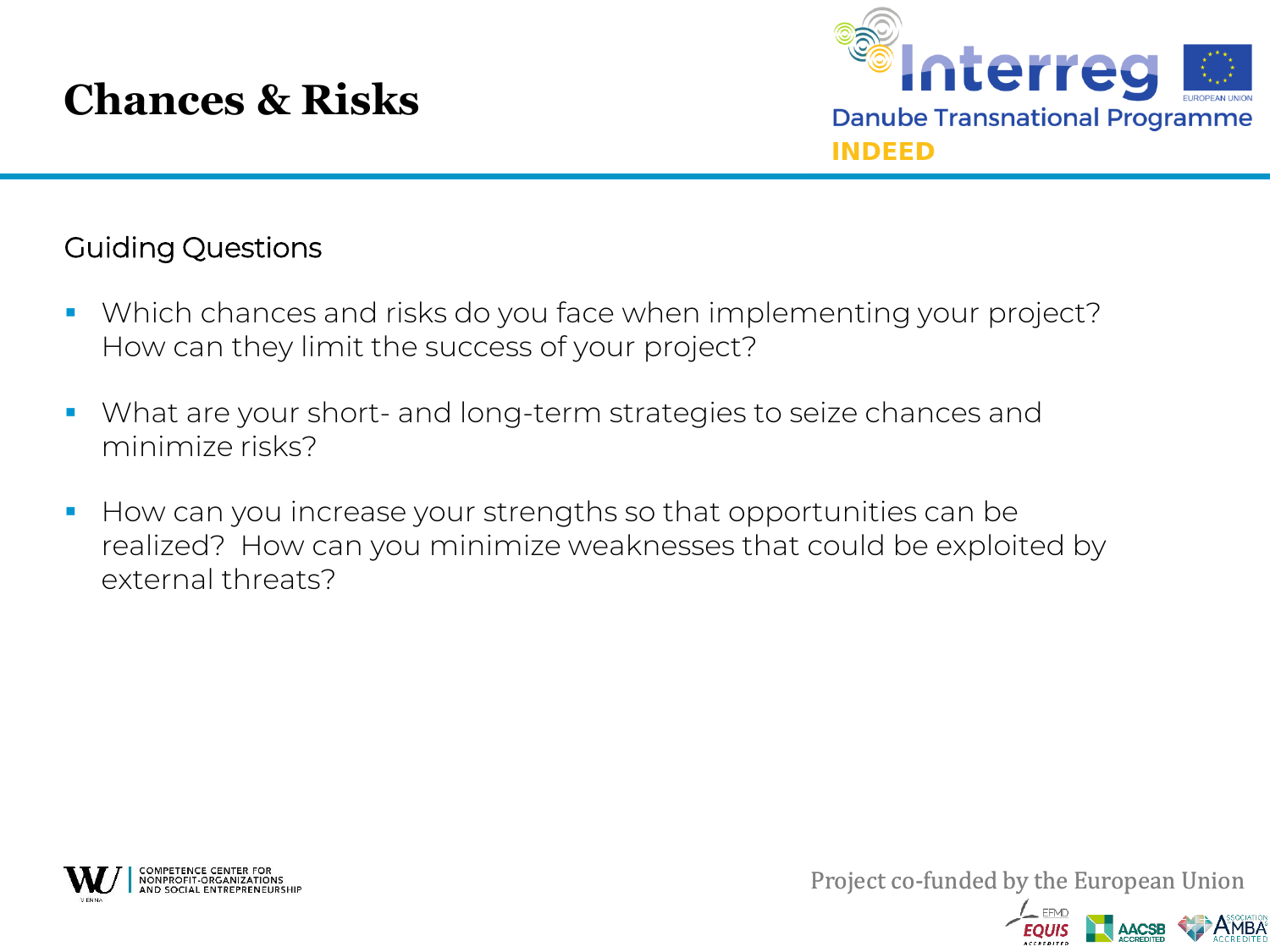## **Chances & Risks**







Project co-funded by the European Union